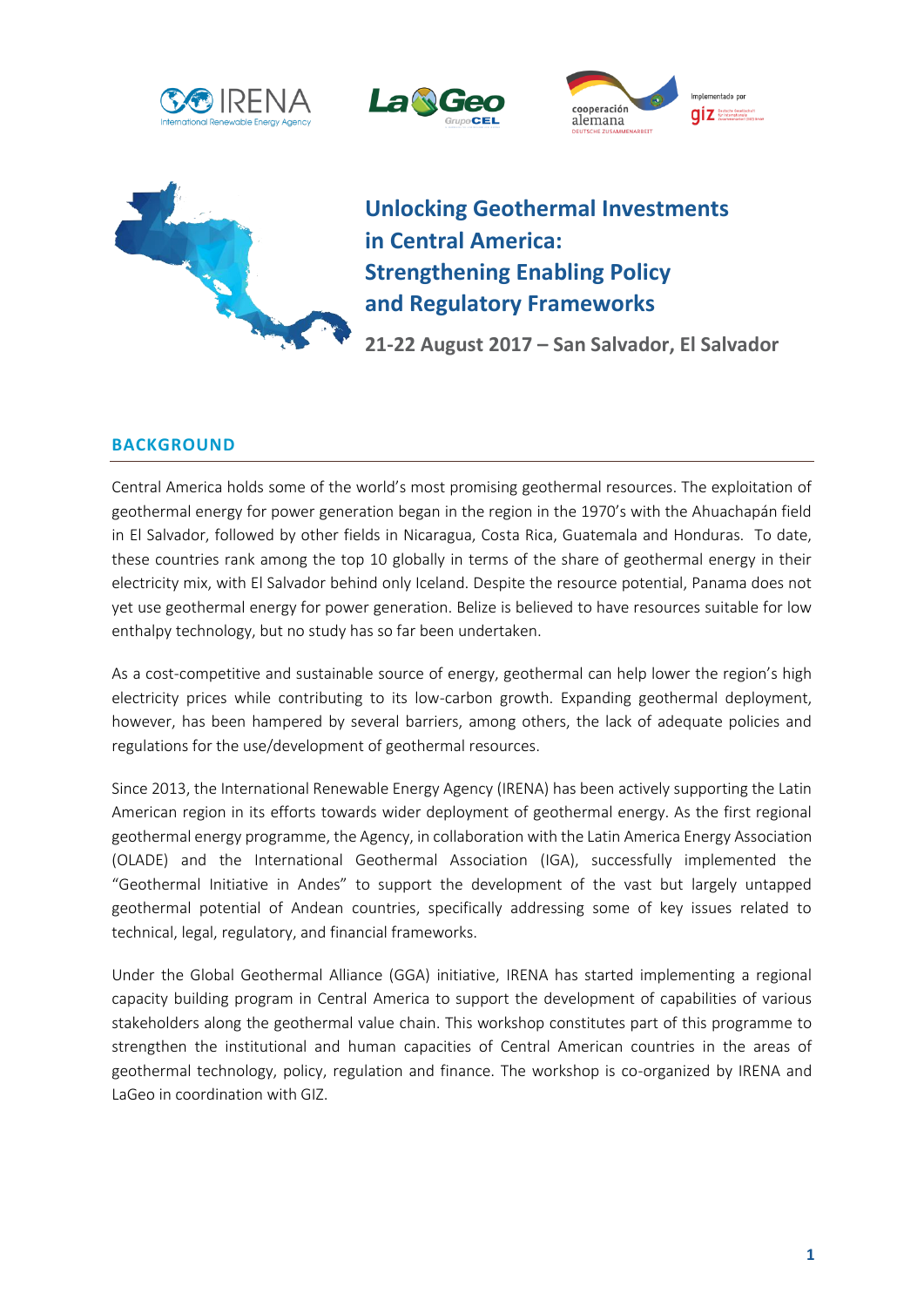



**La NGeo** 

## **OBJECTIVES**

- Exchange views on the gaps and barriers in geothermal policy and regulation in the region of short term or long term nature
- Share knowledge, experiences and best practices in geothermal policy and regulation within Central and South America and outside the region.
- Explore synergies and potential areas for collaboration amongst IRENA, countries of the region and development partners.

# **TARGETED AUDIANCE**

- Experts in geothermal energy from governments of all Central American countries (Belize, Guatemala, El Salvador, Honduras, Costa Rica, Nicaragua and Panama).
- Representatives from private sector, academia and development partners.

## **AGENDA**

#### **Monday, 21 August**

| $08:30 - 09:00$ | <b>Arrival and Registration</b>                                                                                                                                                                             |
|-----------------|-------------------------------------------------------------------------------------------------------------------------------------------------------------------------------------------------------------|
| $09:00 - 09:45$ | <b>Welcoming remarks:</b>                                                                                                                                                                                   |
|                 | Mr. Bernd Finke, German Ambassador for El Salvador<br>-<br>Mr. Gurbuz Gonul, Director of the Country Support and Partnerships,<br>-<br><b>IRENA</b><br>Arq. David Antonio López Villafuerte, Grupo CEL      |
| $09:45 - 10:15$ | <b>Group Photo/ Coffee break</b>                                                                                                                                                                            |
| $10:15 - 10:30$ | <b>Keynote Address: What Future for Geothermal?</b>                                                                                                                                                         |
|                 | Alexander Richter, President of International Geothermal Association (IGA)                                                                                                                                  |
| $10:30 - 11:00$ | <b>Session I: Country in Focus: El Salvador</b>                                                                                                                                                             |
|                 | Presentation: Arq. David Antonio López Villafuerte, President Grupo CEL                                                                                                                                     |
|                 | Q&A                                                                                                                                                                                                         |
| $11:00 - 13:00$ | <b>Session II: Geothermal Energy in Central America</b>                                                                                                                                                     |
|                 | Moderator: Gurbuz Gonul, IRENA                                                                                                                                                                              |
|                 | Scene-setting presentations:                                                                                                                                                                                |
|                 | Status of geothermal energy in Central America. Tanja Faller, GIZ<br>Geothermal energy and its prospects within the Regional Electricity<br>$\qquad \qquad -$<br>Market in Mesoamerica. Hugo Ventura, ECLAC |

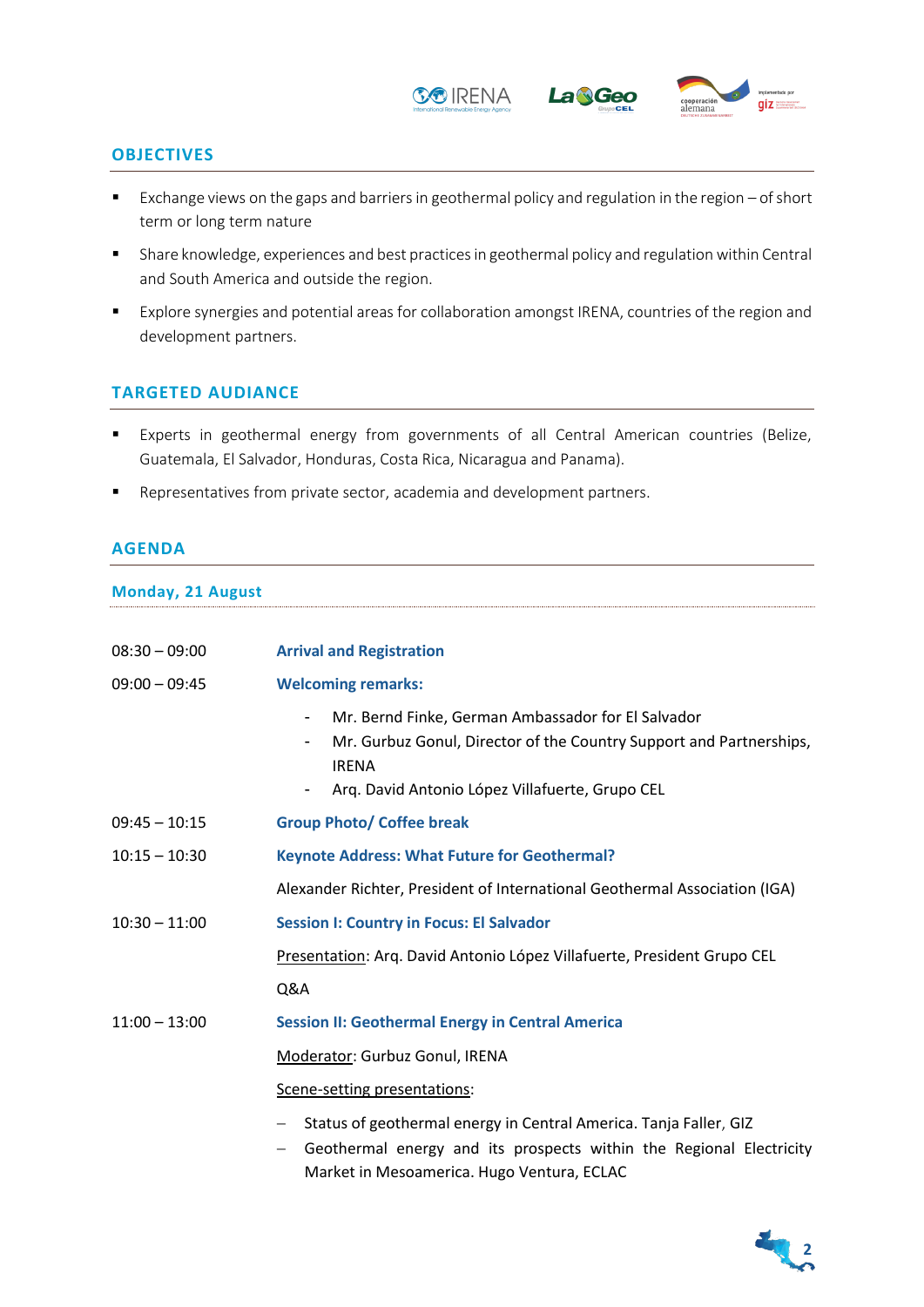



#### Panel discussion:

- Panellists: Francine Solera, Costa Rica; Ing. Kevin Padilla, LaGeo, El Salvador; Miguel García, Honduras; Claudia Maldonado, Guatemala; Juan M. Lucero, Panamá

**La NGeo** 

13:00 – 14:30 **Lunch break**

#### 14:30 – 16:00 **Session III: Unlocking geothermal Investment in Central America**

Moderator: Ing. José Estévez, LaGeo

Presentations:

- Understanding bankability requirements for geothermal power projects with the IRENA Project Navigator: Simon Benmarraze, IRENA.
- Geothermal Development Facility: Roberto Navarro, KfW

#### Panel discussion:

- Panellists: Simon Benmarraze, IRENA; Roberto Navarro, KfW; Fernando Diaz, Panamá
- 16:00-16:30 **Coffee Break**

### 16:30 – 18:00 **Session IV: Optimizing licensing procedures for Geothermal Energy – International Experience**

Moderator: Luca Angelino, IRENA

Scene-setting presentation: Geothermal transparency guide: Regulatory frameworks for geothermal exploration and exploitation Baldvin Björn Haraldsson, BBA.

#### Case-study presentations:

- Chile: Rubén Eduardo Muñoz Bustos, Director of Geothermal, Ministry of Energy
- Mexico: Michelle Alejandra Ramirez Bueno, Director of Geothermal, SENER

Panel discussion: Country-specific highlights from Central America (all country representatives)

18:15 **Reception ‐ hosted by LaGeo** 

20:00 **Return to the Hotel**